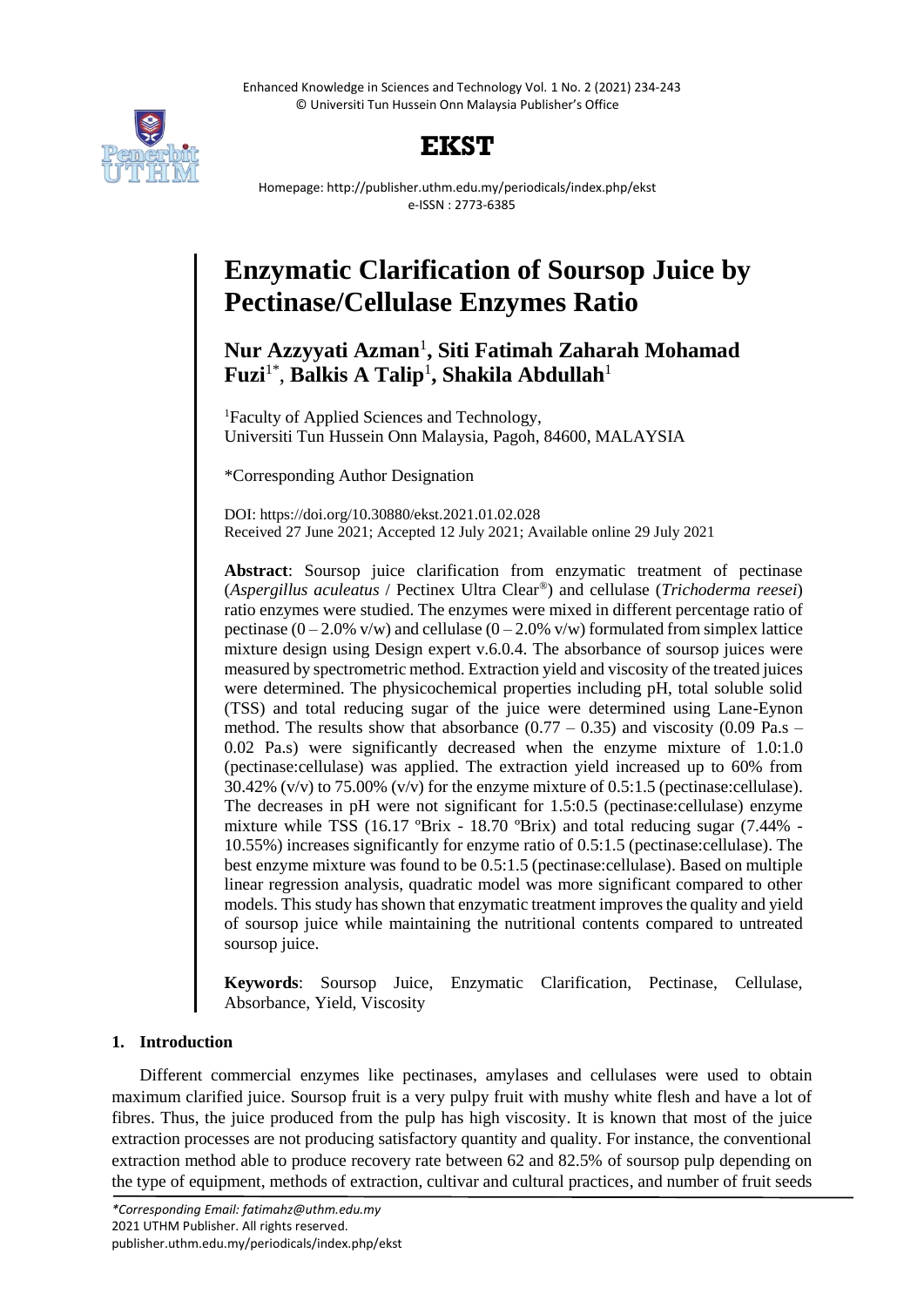while an extraction of soursop by a single enzyme namely pectinase able to increase the juice production by 41% [1], [2]. This study investigated the hypothesis that the enzymatic treatment improved the clarification of soursop juice. The objectives of this study are to determine the pectinase/cellulase enzyme ratio for maximum clarification of soursop juice and to analyse the absorbance, extraction yield, viscosity and physicochemical properties (pH, total soluble solid and total reducing sugar) in untreated and treated soursop juice.

# **2. Materials and Methods**

### 2.1 Materials

The mature green stage soursop fruits were bought from a vendor at R&R area, Pagoh, Johor. The fruits were first allowed to ripen at room temperature before the soursop pulp were separated from skin and de-seeded by hand and frozen at -20 ℃ for further treatment. Two enzymes, pectinase from *Aspergillus aculeatus* / Pectinex Ultra Clear® and cellulase from *Trichoderma reesei* from Sigma Aldrich were purchased and kept in -80 ℃. All chemicals used in this study were either general, analytical or food grade depending on the analysis.

# 2.2 Soursop Pulp Preparation

Various ratio of pectinase and cellulase enzyme were formulated by commercial software (Design Expert v.6.0.4). Next, all the mixture formulations were incubated at 50 °C for 2 hours. Then, the mixtures were heated up to 90 ℃ for 5 minutes for enzyme inactivation. The mixtures were then filtered using muslin cloth and the filtrates were collected for further analysis of clarity, extraction yield, viscosity and physicochemical properties. Figure 1 shows the overall research flow chart for this study.



**Figure 1: Overall flowchart designed for this study**

#### 2.3 Design of Experiment

The soursop juices were treated with various enzymes ratios formulated from simplex lattice mixture design (Design Expert®) with a total of five runs of experiments as presented in Table 1. Two different enzymes, namely pectinase and cellulase were selected based on literature as independent variables in the mixture design, and pH was selected as response to determine the best enzymes ratio. Table 2 shows the summary of the design.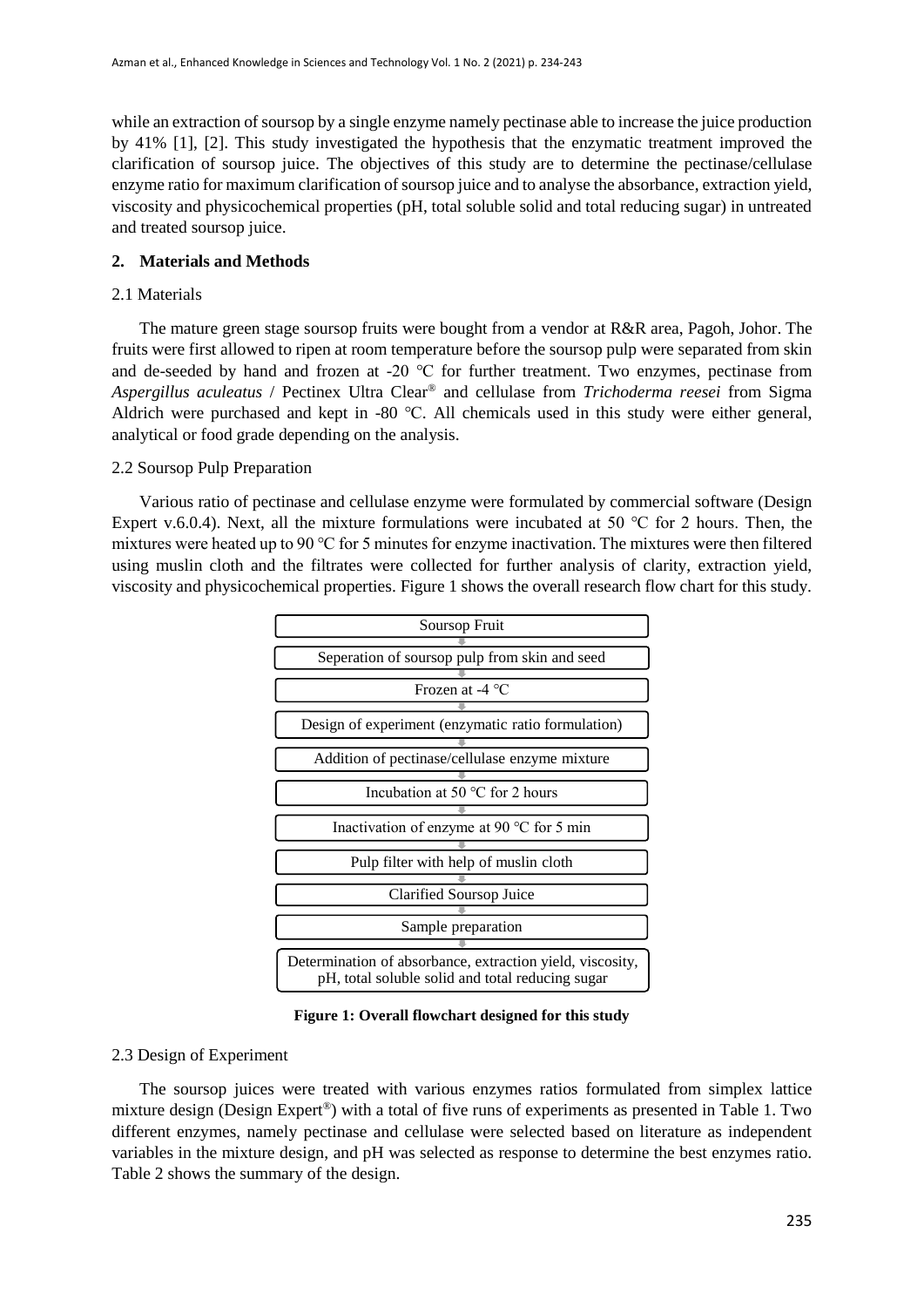| Experiment    | Pectinase $(\%v/w)$ | Cellulase $(\%v/w)$ |
|---------------|---------------------|---------------------|
|               | 2.00                | 0.00                |
| $\mathcal{D}$ | 1.50                | 0.50                |
| 2             | 1.00                | 1.00                |
| 4             | 0.50                | 1.50                |
|               | 0.00                | 2.00                |

**Table 1: Simplex lattice mixture design experimental layout**

| Study Type            | ÷            | Mixture                |         | Experiments   | ÷           |           |       |
|-----------------------|--------------|------------------------|---------|---------------|-------------|-----------|-------|
| <b>Initial Design</b> | ٠<br>$\cdot$ | <b>Simplex Lattice</b> |         | <b>Blocks</b> | ٠           | No blocks |       |
| Design Model          | ٠            | Quadratic              |         |               |             |           |       |
| Component             | Name         | Units                  | Type    | Low Actual    | High Actual | Low       | High  |
|                       |              |                        |         |               |             | Coded     | Coded |
| A                     | Pectinase    | $\%$ V/W               | Mixture | 0.000         | 2.00        | 0.000     | 1.000 |
| B                     | Cellulase    | $\%$ V/W               | Mixture | 0.000         | 2.00        | 0.000     | 1.000 |
|                       |              |                        |         |               |             |           |       |
|                       |              |                        |         | $Total =$     | 2.00        |           |       |

**Table 2: Design summary used for enzymatic clarification of soursop juice**

#### 2.4 Enzymatic Treatment of Soursop Juice

For each experiment, according to Karim *et al*., (2018) [3], 100 g of thawed soursop pulp was subjected to different enzymatic treatment conditions. The enzyme was added to the soursop pulp and stirred with glass rod. The independent process variable for the enzymatic treatment process were pectinase enzyme concentration  $(0.5 - 2.0 %v/w)$ , cellulase enzyme concentration  $(0.5 - 2.0 %v/w)$  at incubation temperature of 50 °C and holding time of 120 min. The temperature of enzymatic treatment was adjusted to the desired temperature using a water bath (WNE 29, Memmert, Germany). Post treated soursop juice was conducted by heating up the juice at 90  $^{\circ}$ C for a 5 min for enzyme inactivation before being filtered using muslin cloth and the filtrate were collected for further analysis. The sample without enzymatic treatment used as control sample.

#### 2.5 Absorbance of juice

Pulpy materials were separated from soursop juice (40mL) by centrifugation (5804 R, Eppendorf, Germany) at 3000 rpm for 15 min at 4 ℃. The juices were then filtered through a muslin cloth. The filtrates were filled into respective cuvettes and the clarity of the juices were measured at 660 nm using UV–vis spectrophotometer (T60 U, PG Instruments, UK). Distilled water was used as reference.

#### 2.6 Yield of juice

The filtered juices from previous analysis were measured for their weight and volume. The volume of juice before and after filtration from each samples were measured in a 100 mL measuring cylinder. Then, the weight of juices recorded using mass balance. Clarified juices yield (%) were be calculated using calculation as shown in Eq. 1 [4]:

Yield of juice = 
$$
\frac{Volume\ of\ clear\ juice}{Volume\ of\ sample} \times 100\% \quad Eq. 1
$$

### 2.7 Determination of viscosity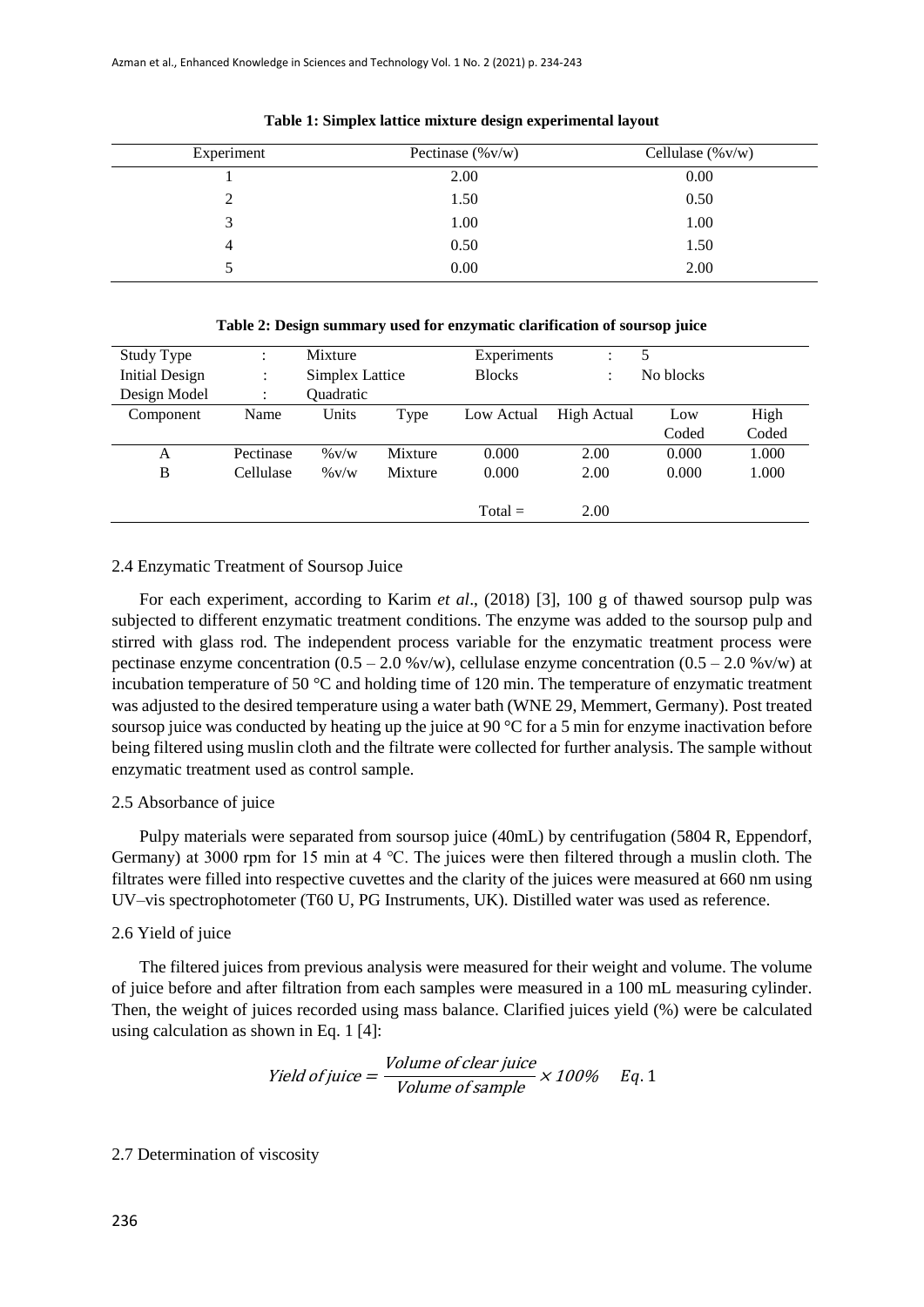The viscosity measurement was conducted using a rheometer (Discovery HR-1, TA Instruments, US). Undiluted juice (1.5 mL) was poured on the surface of measuring bob (60 mm, 2.006° cone plate, Peltier plate Steel) until it was fully covered. It was then spun at sheer rate range between 0.5 to 1001  $s<sup>-1</sup>$  at 30 °C and the reading at 100 s<sup>-1</sup> for the juice viscosity. The unit of viscosity was expressed as Pa.s.

#### 2.8 Determination of physicochemical properties

Undiluted juice (1.5 mL) was used to measure pH value using a digital pH meter (pH700, Eutech Instruments, UK). Buffer solutions of pH 4.0, 7.0 and 10.0 were used as reference. Total soluble solids content of undiluted juice was determined using a digital hand-held refractometer (PAL-1, Pocket, Japan) and data reported as ºBrix.

Total reducing sugar was determined using Lane & Eynon method [5]. For the preliminary titration, 1.0, 2.0 and 3.0 g of control juice samples were diluted with distilled water in a 100 mL volumetric flask. The burette was then filled with first juice sample. Each Fehling A and B solutions (5 mL) were pipetted into 250 mL conical flask. The juice sample was invert titrated and the solution was heated to boil on hotplate (Isotemp, Fisherbrand, Sweden). Methylene blue indicator (4 drops) were added to the conical flask. The addition of juice sample was continued until the blue colour turned into a brick-red end point. The same procedure was repeated for all juice samples where volume of the sample solution (titre) should be between 15 to 50 mL maintaining the total boiling time of 3 min. The titre value,  $V_1$ was recorded and 3.0 g, as value of W in the formula, of juice sample was chosen. Then, 5 mL from each Fehling A and B solutions were pipetted into a 250 mL conical flask. 3.0 g from each formulation were diluted with distilled water in a 100 mL volumetric flask, V<sub>2</sub>. The sample solution was then added into burette. The flask containing Fehling solutions was heated until boiling and 4 drops of methylene blue solution was added. The titration was completed within 1 min by adding 2 to 3 drops of sample at a time, until the indicator decolourized and end point reached (solution changed to brick-red). The titre value,  $V_3$  was recorded.

The percentage of total reducing sugar was calculated using the following Eq. 2:

Total reducing sugars = 
$$
\frac{0.0025 \times V_1 \times V_2}{V_3 \times W} \times 100\% \text{ Eq. 2}
$$

#### **3. Results and Discussion**

#### 3.1 Clarity of Soursop Juice

Clarity is a main index of commercially viable juices [6]. The presence of pectic substances in fresh juices induces turbidity. In addition, pectin molecules show high water holding capacities, which create a coherent network structure and viscous juice. Based on the Figure 2, the absorbance shows significant increase ( $P \le 0.05$ ) in the clarity of juice samples for juice with enzyme ratio of 1.0:1.0 (pectinase:cellulase) and observable increase with 1.5:0.5 (pectinase:cellulase). They produced the highest clarity (lowest absorbance value) with the percentage reduction up to 50%. While the clarity for 2.0 pectinase was very low. The higher the value of absorbance caused more light absorbed by the sample which indicates the cloudiness of the solution.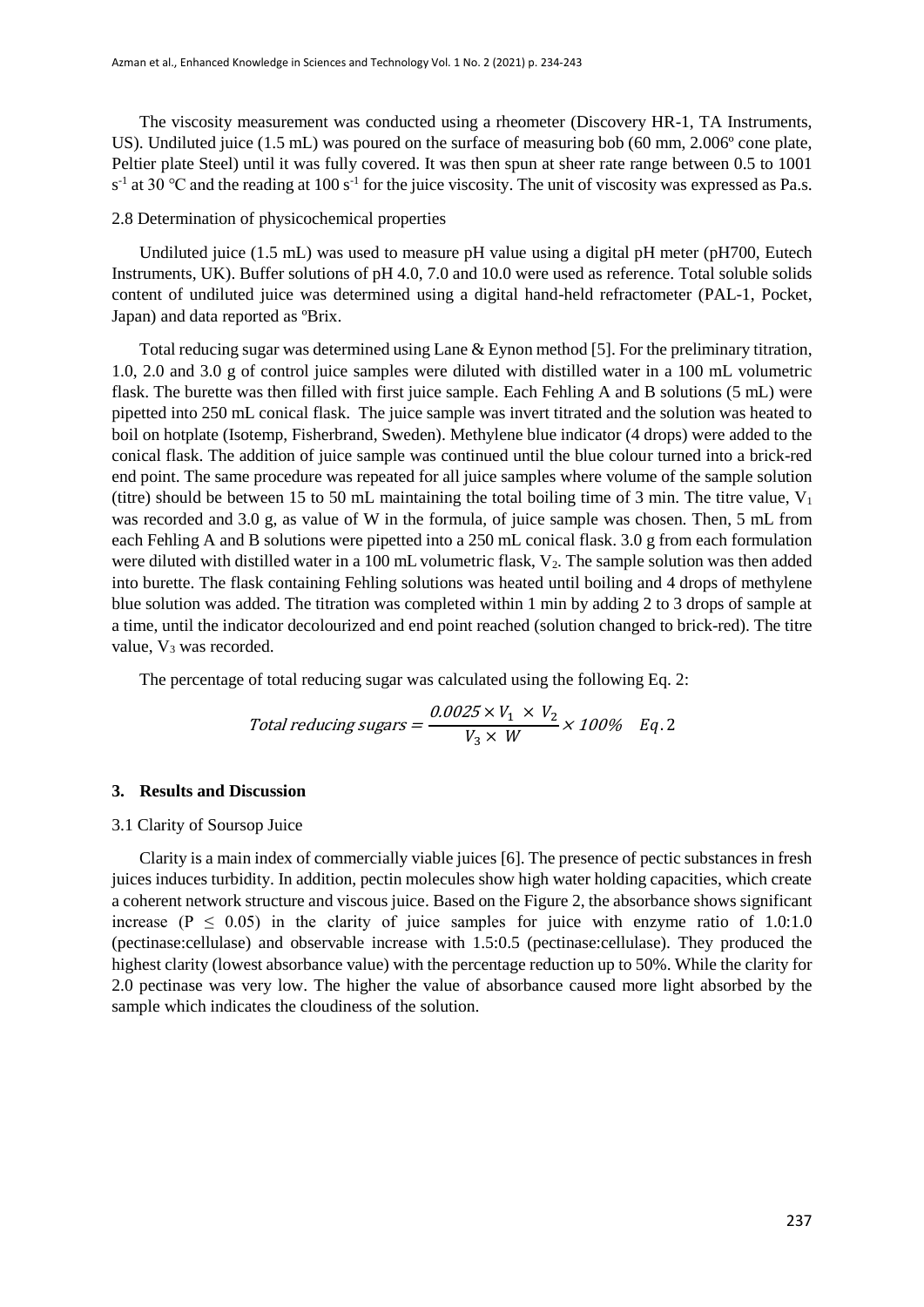

**Figure 2: Absorbance of soursop juice after treated by pectinase/cellulase enzyme**

As the temperature of enzyme treatment (50 °C) was below the denaturation temperature (40 – 60 ℃) of pectinase and cellulase enzymes, it may have helped in the enzymatic treatment. By exposed positive part of the protein underneath when using enzyme mixture, the clarification rate can be improved by reducing electrostatic repulsions of the cloud particles caused them to accumulate into larger particles and settle down [7]. Previous research reported that the clarifying rate may improve by the amount of the enzyme used as a result of repulsions between positive amino acids and other components leads to a larger cloud particle formation that are eventually settled [6].

#### 3.2 Extraction Yield of Soursop Juice

Juice extraction can be carried out by various mechanical procedures but, as opposed to enzymatic juice treatment, the yield of juice in mechanical processes is low. The extraction yield of treated soursop juice in Table 3 shows an increment up to 60% (significantly ( $P \le 0.05$ )) when enzyme mixture of 0.5:1.5 (pectinase:cellulase) applied. From 40 mL of sample, the maximum juice obtained was 30 mL while the untreated juice produced only 12.17 mL. Enzyme ratio of 1.5:0.5 (pectinase:cellulase) and 2.0 cellulase also had relatively high extraction yield.

| Formulation    | Pectinase<br>$(\% \text{V/w})$ | Cellulase<br>$(\% \text{V/w})$ | Weight $(g)$     | Volume (mL)      | Yield $(\%v/v)$  |
|----------------|--------------------------------|--------------------------------|------------------|------------------|------------------|
| Control        | $\Omega$                       | $\Omega$                       | $10.77 + 0.62$   | $12.17 + 0.76$   | $30.42 \pm 1.91$ |
|                | 2.0                            | $\theta$                       | $23.97 + 0.64$   | $23.60 \pm 0.69$ | $59.00 \pm 1.73$ |
| 2              | 1.5                            | 0.5                            | $26.14 \pm 0.85$ | $28.13 + 0.81$   | $70.33 \pm 2.02$ |
| 3              | 1.0                            | 1.0                            | $18.29 \pm 1.41$ | $19.43 + 1.62$   | $48.58 \pm 4.05$ |
| $\overline{4}$ | 0.5                            | 1.5                            | $29.24 \pm 0.25$ | $30.00 \pm 0.20$ | $75.00 \pm 0.50$ |
| 5              | $\Omega$                       | 2.0                            | $24.45 \pm 1.58$ | $27.00 \pm 1.00$ | $67.50 \pm 2.50$ |

**Table 3: Extraction yield (% v/v) of enzymatic treated soursop juice**

In fruit processing, the use of pectic enzymes is important to increase the yield of juice, boost the filtration rate and generate high quality juices for the concentration process. The increase in the yield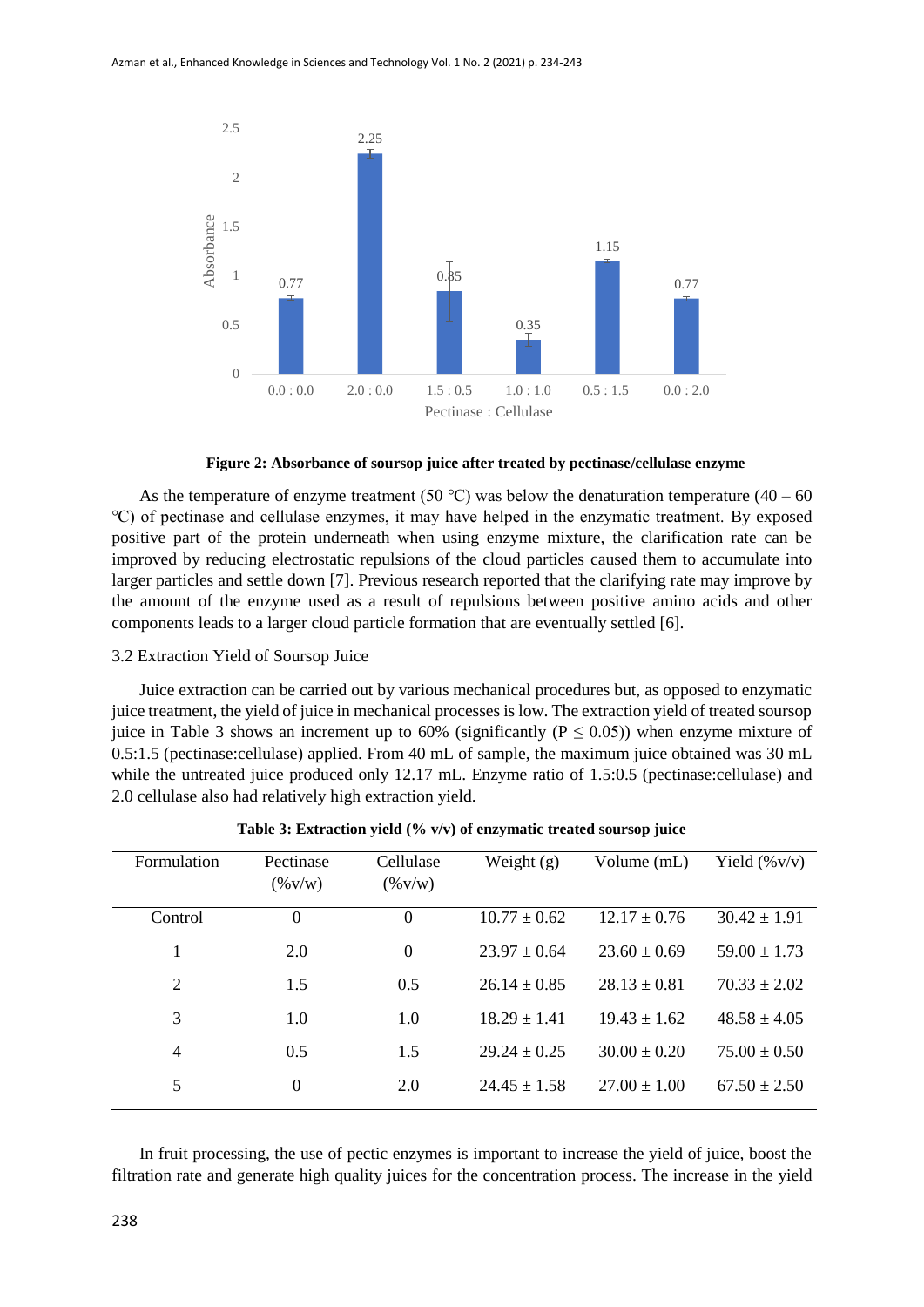of juice is mostly related to an increase in juice soluble sugars. For fruit juice that undergone enzymatic treatment, the substance is degraded by exogene enzymes to the middle lamella and cell wall pectin as it is converted into soluble materials including acid and neutral sugar [7].

#### 3.3 Viscosity of Soursop Juice

Results of viscosity of soursop juice samples are shown in Figure 3. Significant decrease ( $P \le 0.05$ ) was achieved when the soursop juice was treated with enzymes. When the soursop juice was treated with pectinase and 1.0:1.0 (pectinase:cellulase) shows the lowest viscosity value with up to 77% reduction than untreated soursop juice. This is proportional with the clarity result where lower viscosity is linked to better clarity of the juice [8].



**Figure 3: Viscosity (Pa.s) of soursop juice after treated by pectinase/cellulase enzyme**

Furthermore, the turbidity and viscosity are caused primarily by hemicelluloses, starch, pectin, cellulosic and bound lignin [9], which explains little changes of consistencies took place when soursop pulp was added with cellulase as the sample for 2.0 cellulase enzyme ratio cause the highest viscosity. This implies that the combination of pectinase and cellulase has allowed the soursop juice to improve concentration where 1.0:1.0 (pectinase:cellulase) gave the lowest viscosity value.

# 3.4 Physicochemical Properties of Soursop Juice

The pH is insignificantly decrease  $(P > 0.05)$  (Figure 4) with the lowest value by 1.5:0.5 (pectinase:cellulase) enzyme ratio possibly due to the increase of pectin degradation in galacturonic acid concentration because the pectinase enzyme concentration used in the mixture is higher than cellulase [3], [7]. For pectinase treatment on soursop juice, the pH decreased from 3.7 to 3.58, hence it was assumed that the quality is unchanged [2]. In addition, the study of enzyme mixture on soursop puree also reported that the increased of cellulase concentration with pectinase enzyme did not significantly impact the pH of puree  $(P > 0.05)$  [3]. It also explains that the control, the sample treated with only cellulase and the samples with low volume of pectinase had higher pH value than other enzyme mixtures. The previous study also stated that the effect of pectinase was the main the reason to any pH changes in both pectinase and cellulase mixtures.

Next, the TSS shows significant increase ( $P \le 0.05$ ) from control sample where the highest reading of ºBrix was recorded for 0.5:1.5 (pectinase:cellulase) mixture as shown in Figure 5. This is probably because cellulase breaks down the cell wall and releases cell material, such as soluble sugars including glucose and fructose, in the solution. The synergistic effects between pectinase and cellulase improved soluble solid extraction in fruits [3]. The increase in TSS also may partially caused by increasing soluble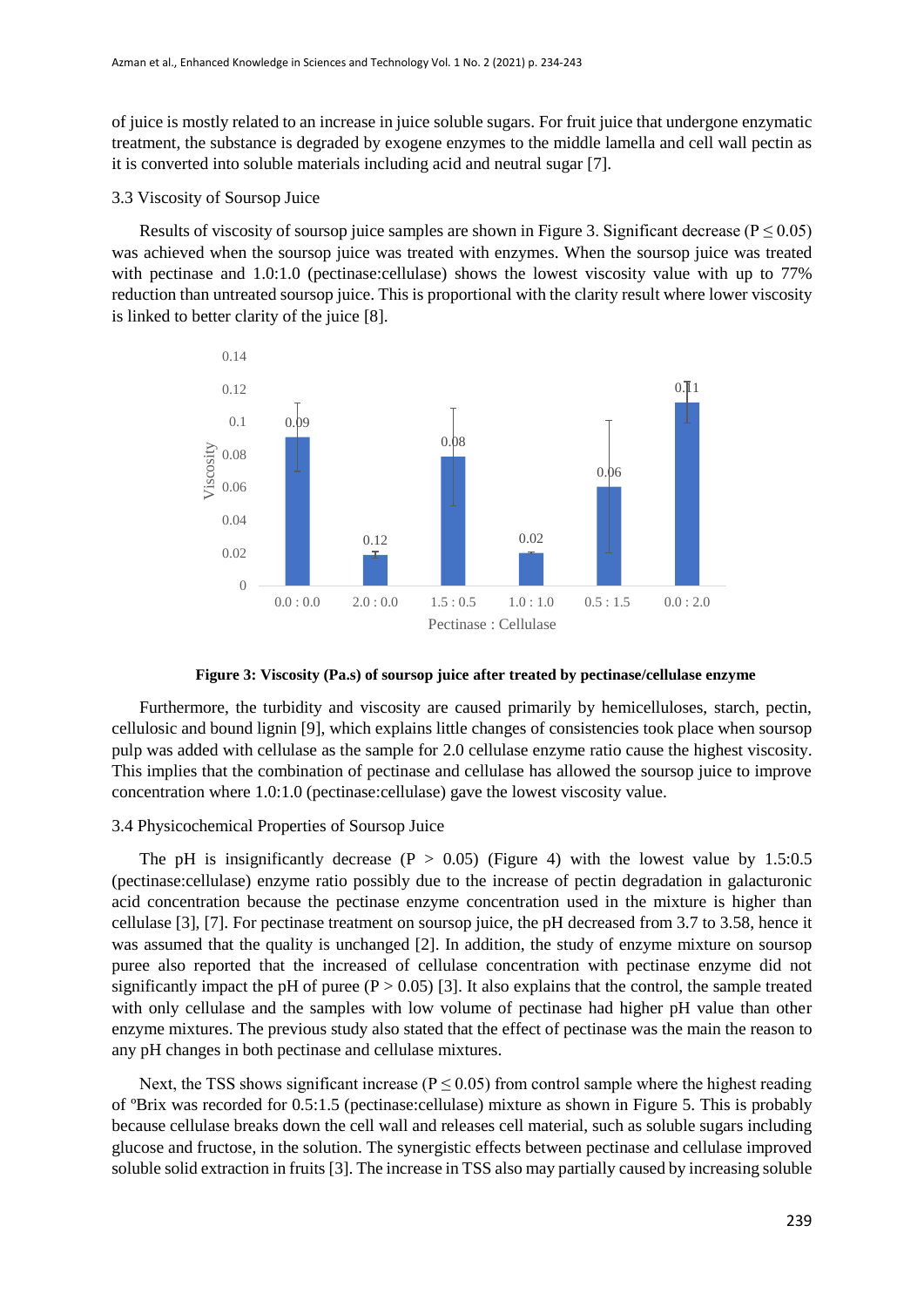sugar, resulting from conversion of insoluble pectin by pectinolytic enzymes and from the action of cellulase in the production of soluble sugars from cellulose [7]. Measuring the total solid will therefore evaluate the clarification phase [10], [11] where clarified juice supposed to contain less total solid.



**Figure 4: pH of Soursop Juice after treated with pectinase/cellulase enzyme** 



**Figure 5: TSS (ºBrix) and total reducing sugar (%) of soursop juice after treated with pectinase/cellulase enzyme**

For the total reducing sugar, 0.5:1.5 (pectinase:cellulase) enzyme ratio also shows the highest reading due to higher concentration of cellulase than pectinase used in the treatment might have a degrading effect on the cell wall, resulting in low molecular sugars released [3]. Thus, from the results obtained, it is proven that the increase of total reducing sugar are proportional to the increase of TSS, thus, from this study, 0.5:1.5 (pectinase:cellulase) produced highest reading for both parameters. Furthermore, the increase in total reducing sugar decreased the absorbance reading of high pectinase containing sample, which leads to increased amount of pectin decomposed [12]. However, the trend of total reducing sugar is increasing as the volume of cellulase enzyme increased. Increased natural sugar levels in juices due to partial degradation the sucrose by enzyme treatment [7].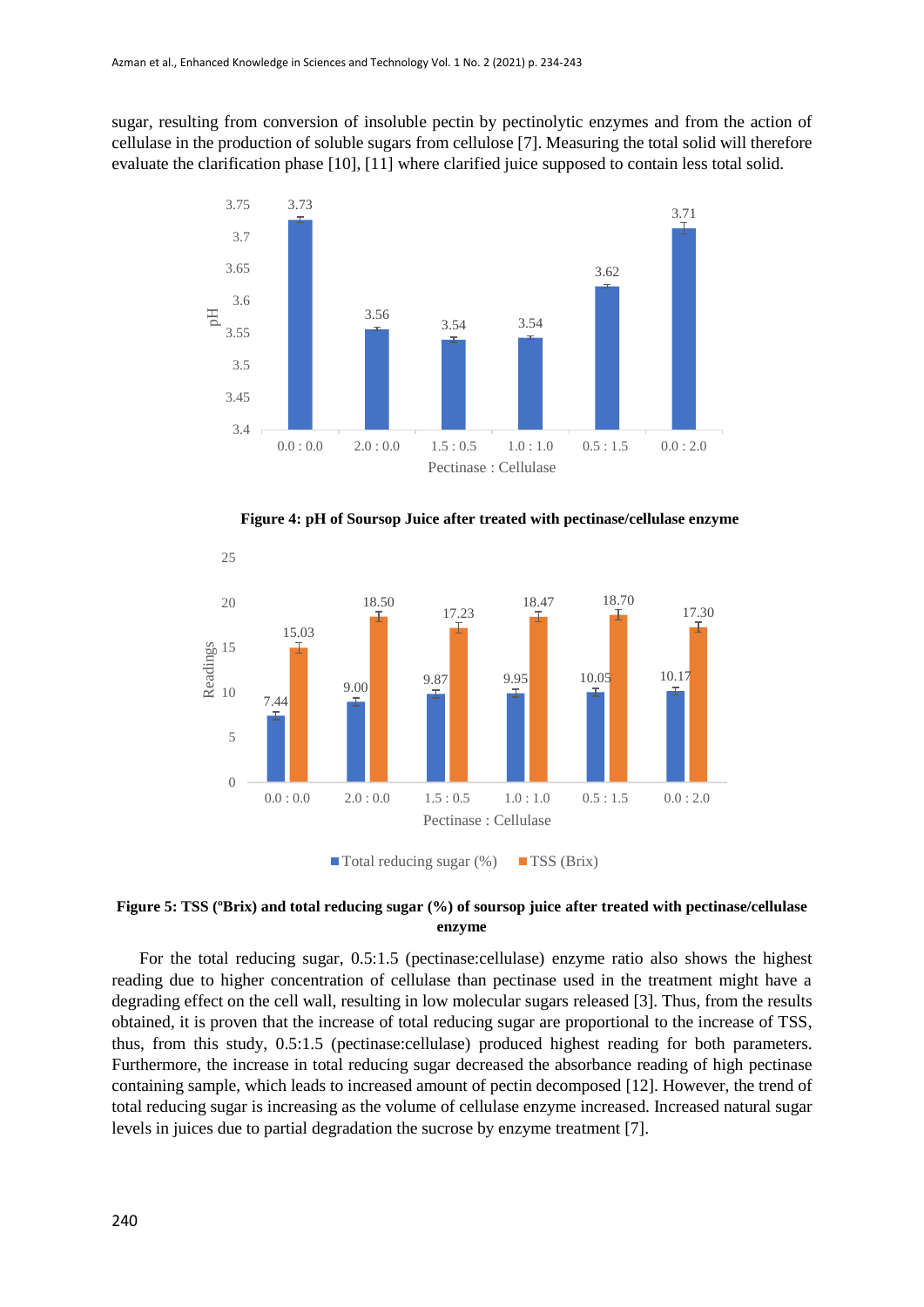#### 3.5 Simplex Lattice Mixture Analysis

Experimental design data were analysed further by using multiple-linear regression method and pH value was used as response. For an appropriate model range based on the highest F-statistics significance suitable for clarification of soursop juice, sequential F-tests were performed on linear to cubic solutions. Table 4 shows the findings of ANOVA for all three models. The quadratic model demonstrated high F-value (95.65) and low p-value (0.0103).

| Source    | Sum of Squares | DF | Mean Square | F Value      | Prob > F | R-Squared |
|-----------|----------------|----|-------------|--------------|----------|-----------|
| Linear    | 0.016          |    | 0.016       | 7.57         | 0.0706   | 0.7162    |
| Quadratic | 0.022          | ≃  | 0.011       | <u>95.65</u> | 0.0103   | 0.9897    |
| Cubic     | 0.022          |    | 0.007       | 33.37        | 0.1264   | 0.9901    |

| Table 4: ANOVA for significance of regression model |  |  |  |  |  |  |  |  |
|-----------------------------------------------------|--|--|--|--|--|--|--|--|
|-----------------------------------------------------|--|--|--|--|--|--|--|--|

The R-squared value analysis reveals that the quadratic model is more suitable to be chosen for optimisation (R-squared quadratic 0.9897) compared to cubic model as the differences are insignificant while the F-value is significantly different. These data showed that the most significant is the quadratic model. The R-squared value of the quadratic model is stated at 0.9897 and indicates that two components in the mixture together will explain about 98.97% of the variability in the response leaving just 1.03% of the variability unexplained. The significance of F-value is where the probability of model's null hypothesis not to be rejected, thus, the higher F-value is needed to conclude that the regression coefficients are exactly zero. Therefore, subsequent data analysis was analysed using a quadratic model only. The simplex lattice design for a two-component system using predicted and actual pH value represented by a line segment as shown in Figure 6.



**Figure 6: Comparison between actual and predicted pH values**

The pH revealed a good linear correlation between actual and predicted value [13]. For each model, as shown in Table 4.6, a fair agreement was obtained between the predicted R-squared and the adjusted R-squared. The 0.9798 of adjusted R-squared is proportional with the 0.9398 of adjusted R-squared where the difference is even below 0.1. Therefore, further study can be conducted to optimize the pH of the enzymatic treated soursop juice with optimum process parameters to improve the clarification rate of the juice.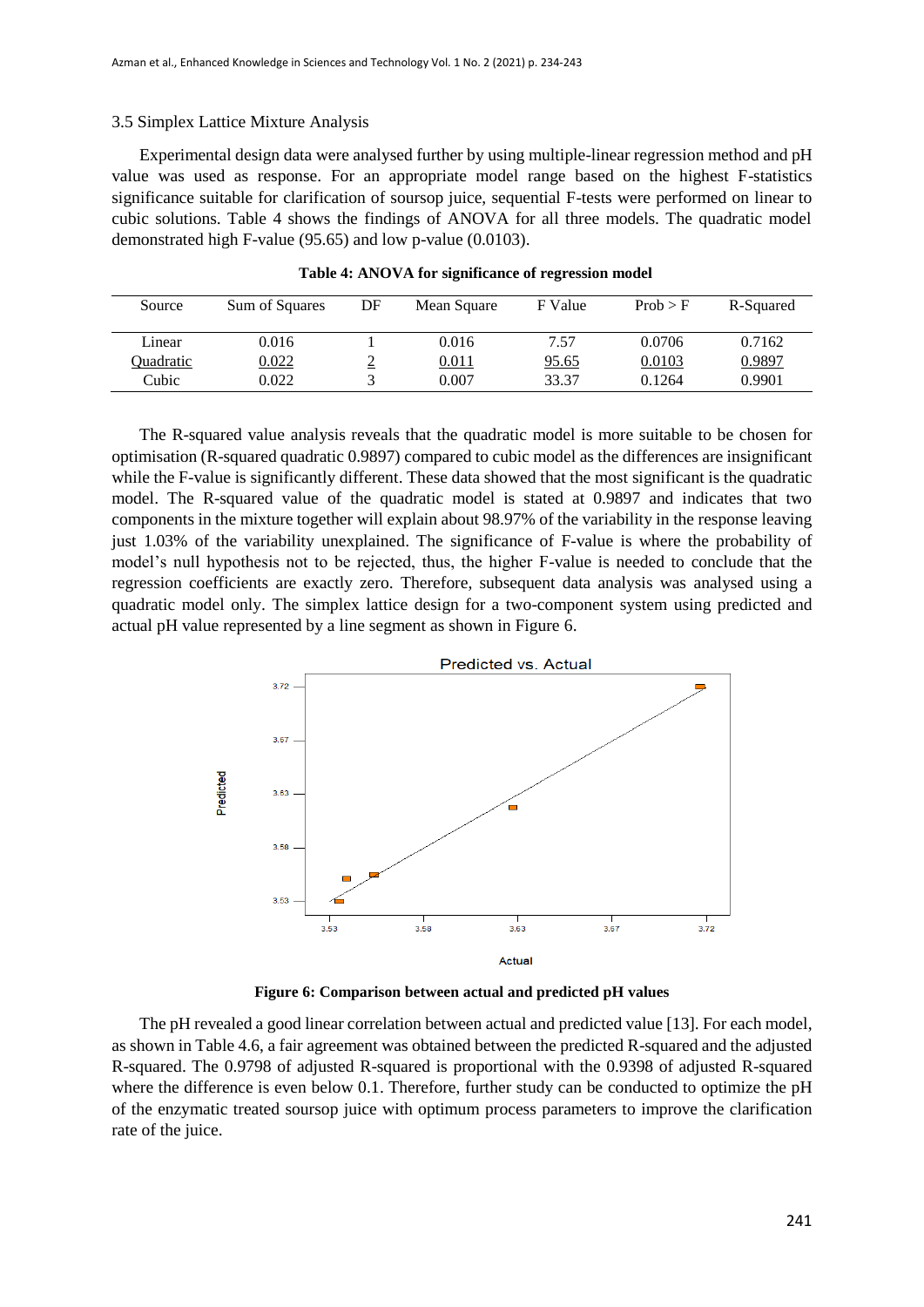| Source    | R-Squared | Adjusted R-Square | Predicted R-Squared |
|-----------|-----------|-------------------|---------------------|
| Linear    | 0.7162    | 0.6216            | $-0.1236$           |
| Quadratic | 0.9897    | 0.9793            | 0.9398              |
| Cubic     | 0.9901    | 0.9604            | $-0.4906$           |

**Table 5: R-squared data of different regression models**

# **4. Conclusion**

The usage of pectinase and cellulase enzymes in clarification of soursop juice able to increase the juice extraction yield, total soluble and total reducing sugar while decreasing the absorbance of juice, viscosity and pH. Different ratio of enzyme produced different results. The optimum enzymes ratio obtained was 0.5:1.5 (pectinase:cellulase). This study demonstrated that the enzyme mixtures able to increase the clarity of the treated juice, reduced its viscosity and produced higher yield compared to untreated juice. Other than that, addition of enzymes mixture improved the physicochemical properties of the juice. Interestingly, the juice produced are free from separation and are properly homogenized.

#### **Acknowledgement**

The authors would also like to thank the Faculty of Applied Sciences and Technology, Universiti Tun Hussein Onn Malaysia for its support.

#### **References**

- [1] N. Badrie and A. G. Schauss, *Soursop (Annona muricata L.): Composition, nutritional value, medicinal uses, and toxicology*, First Edit. Elsevier Inc., 2010.
- [2] S. Yusof and N. Ibrahim, "Quality of soursop juice after pectinase enzyme treatment," *Food Chem.*, vol. 51, no. 1, pp. 83–88, 1994, doi: 10.1016/0308-8146(94)90052-3.
- [3] L. S. Chang, R. Karim, A. Sabo Mohammed, and H. Mohd Ghazali, "Characterization of enzyme-liquefied soursop (Annona muricata L.) puree," *LWT*, vol. 94, pp. 40–49, Aug. 2018, doi: 10.1016/j.lwt.2018.04.027.
- [4] A. Adiguzel, H. Nadaroglu, and G. Adiguzel, "Purification and characterization of β-mannanase from Bacillus pumilus (M27) and its applications in some fruit juices," *J. Food Sci. Technol.*, vol. 52, no. 8, pp. 5292–5298, 2015, doi: 10.1007/s13197-014-1609-y.
- [5] Samreen, C. V. V. Satyanarayana, L. Edukondalu, V. Beera, and V. S. Rao, "Physicochemical Characteristics of Pomegranate and Pineapple Juice," *Indian J. Ecol.*, vol. 47, pp. 60–63, 2020.
- [6] A. Ahmed and M. Sohail, "Characterization of pectinase from Geotrichum candidum AA15 and its potential application in orange juice clarification," *J. King Saud Univ. - Sci.*, vol. 32, no. 1, pp. 955–961, Jan. 2020, doi: 10.1016/j.jksus.2019.07.002.
- [7] P. Arsad, R. Sukor, W. Z. Wan Ibadullah, N. A. Mustapha, and A. S. Meor Hussin, "Effects of enzymatic treatment on physicochemical properties of sugar palm fruit juice," *Int. J. Adv. Sci. Eng. Inf. Technol.*, vol. 5, no. 5, pp. 308–312, 2015, doi: 10.18517/ijaseit.5.5.577.
- [8] M. Siddiq, K. D. Dolan, P. Perkins-Veazie, and J. K. Collins, "Effect of pectinolytic and cellulytic enzymes on the physical, chemical, and antioxidant properties of blueberry (Vaccinium corymbosum L.) juice," *LWT - Food Sci. Technol.*, vol. 92, no. February, pp. 127– 132, 2018, doi: 10.1016/j.lwt.2018.02.008.
- [9] B. Sethi, A. Satpathy, S. Tripathy, S. Parida, S. K. Singdevsachan, and B. Behera, "Production of ethanol and clarification of apple juice by pectinase enzyme produced from Aspergillus